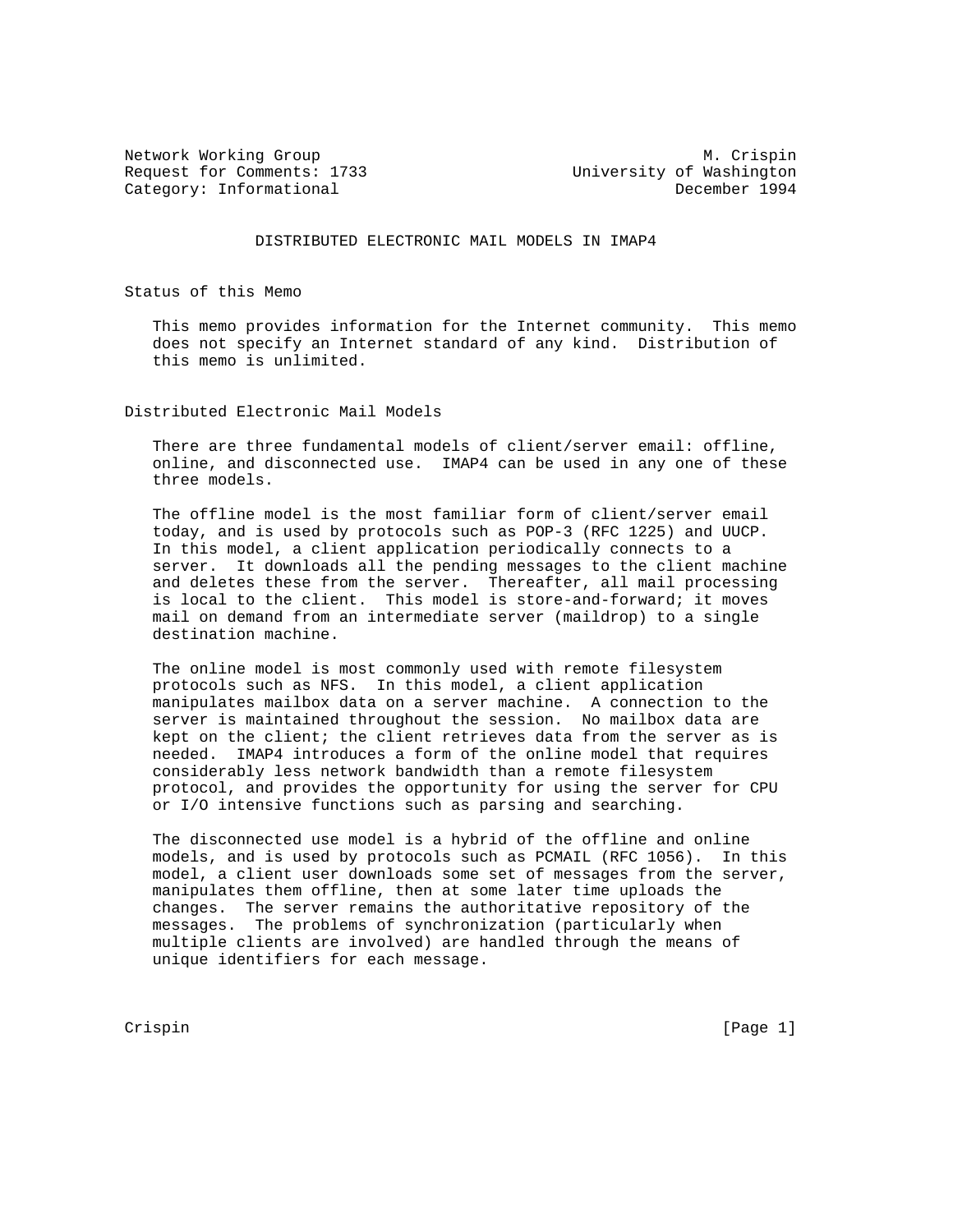Each of these models have their own strengths and weaknesses:

| Feature                              |     | Offline Online Disc |     |
|--------------------------------------|-----|---------------------|-----|
|                                      |     |                     |     |
| Can use multiple clients             | NO. | YES                 | YES |
| Minimum use of server connect time   | YES | NO.                 | YES |
| Minimum use of server resources      | YES | NO.                 | NO. |
| Minimum use of client disk resources | NO. | YES                 | NO. |
| Multiple remote mailboxes            | NO. | YES                 | YES |
| Fast startup                         | NO. | YES                 | NO. |
| Mail processing when not online      | YES | NΟ                  | YES |

 Although IMAP4 has its origins as a protocol designed to accommodate the online model, it can support the other two models as well. This makes possible the creation of clients that can be used in any of the three models. For example, a user may wish to switch between the online and disconnected models on a regular basis (e.g. owing to travel).

 IMAP4 is designed to transmit message data on demand, and to provide the facilities necessary for a client to decide what data it needs at any particular time. There is generally no need to do a wholesale transfer of an entire mailbox or even of the complete text of a message. This makes a difference in situations where the mailbox is large, or when the link to the server is slow.

 More specifically, IMAP4 supports server-based RFC 822 and MIME processing. With this information, it is possible for a client to determine in advance whether it wishes to retrieve a particular message or part of a message. For example, a user connected to an IMAP4 server via a dialup link can determine that a message has a 2000 byte text segment and a 40 megabyte video segment, and elect to fetch only the text segment.

 In IMAP4, the client/server relationship lasts only for the duration of the TCP connection. There is no registration of clients. Except for any unique identifiers used in disconnected use operation, the client initially has no knowledge of mailbox state and learns it from the IMAP4 server when a mailbox is selected. This initial transfer is minimal; the client requests additional state data as it needs.

 As noted above, the choice for the location of mailbox data depends upon the model chosen. The location of message state (e.g. whether or not a message has been read or answered) is also determined by the model, and is not necessarily the same as the location of the mailbox data. For example, in the online model message state can be co located with mailbox data; it can also be located elsewhere (on the client or on a third agent) using unique identifiers to achieve

Crispin [Page 2]